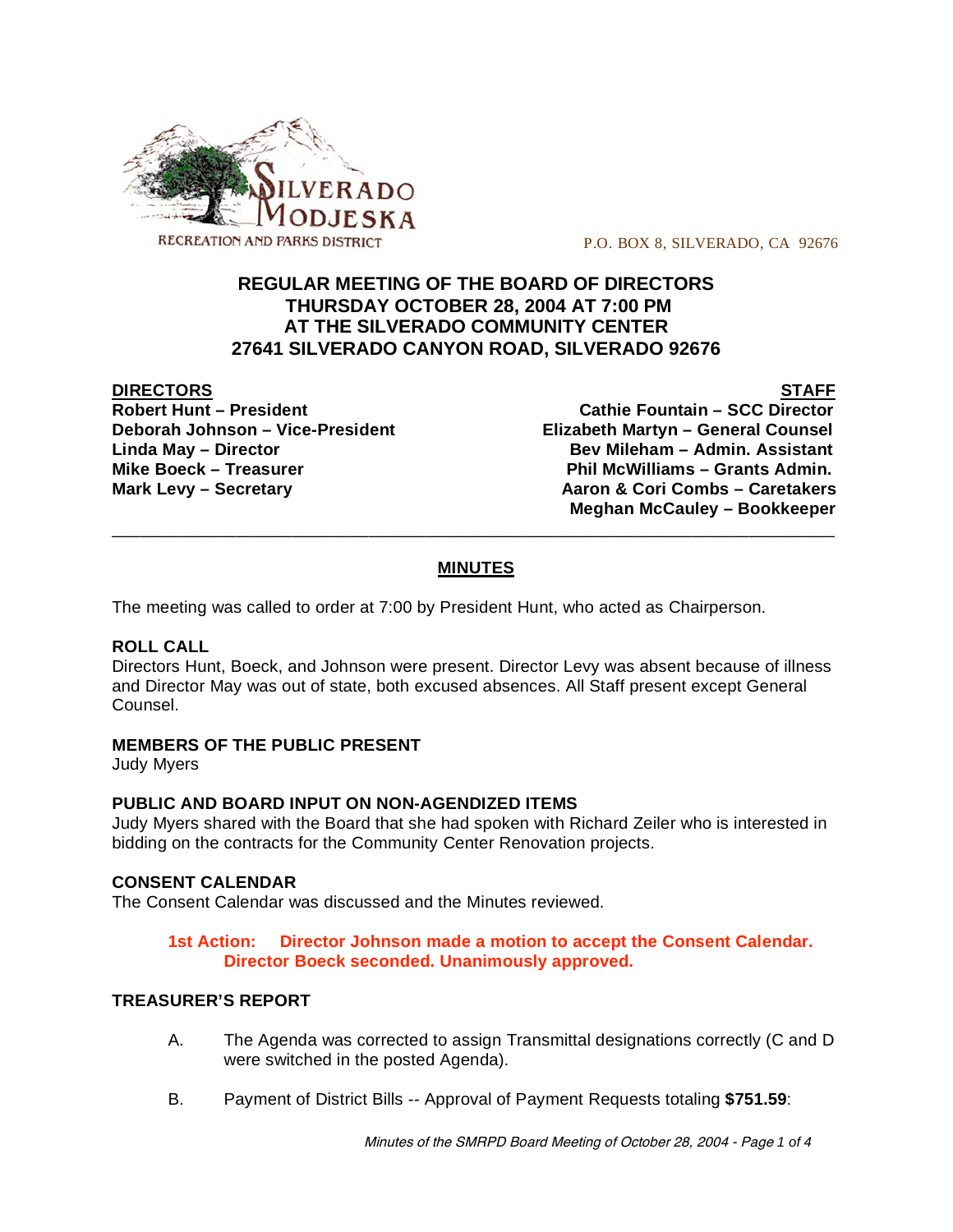#### **2nd Action: Director Boeck made a motion to approve payment of Transmittal 10- 04D, and Director Johnson seconded. Unanimously approved.**

Transmittal 10-04D for \$100.00 total Directors' compensation for the Regular Board Meeting of October 14, 2004 to: Director Boeck \$50.00 Director Levy \$50.00

#### **3rd Action: Director Boeck made a motion to approve payment of Transmittal 10- 04C, and Director Johnson seconded. Unanimously approved.**

Transmittal 10-04C for \$42.71 total to: SBC \$42.71 714-649-2850 and 714-649-2428 (10-10-04)

### **4th Action: Director Boeck made a motion to approve payment of Transmittal 10- 04E, and Director Johnson seconded. Unanimously approved.**

Transmittal 10-04E for \$608.88 total to: SCE 5571.33 Invoice Dated: 10/8/2004 SCE \$37.55 Invoice Dated: 10/5/2004

C. Director Boeck reported on a budget adjustment to reflect the addition of \$54.429.58 that was discovered in a county in-lieu fees pool, and setting up an unrestricted Reserve for purposes of balancing the budget per the county system of bookkeeping. Formal approval of the Revised Budget was tabled pending completion of a final document.

#### **SILVERADO CHILDREN'S CENTER**

Cathie Fountain distributed the Silverado Children's Center Monthly Statistics to the Board for review. Enrollment has been steady. The Chili Cook-Off Fundraiser made \$7,000 in profit, and \$5,000 was deposited in the Children's Center checking account, then \$2,500 in a savings account to begin establishment of a cash reserve.

Emily Bryer, whose mother Aimee is the Assistant Director at the Children's Center, was recently diagnosed with juvenile diabetes. The children and parents from the Center wanted to do something to help, so they attended a Walk for the Cure For Juvenile Diabetes that was held in October. The event was written up in the Register, and was a great success. Five year old Emily's delightful drawing graces a T-Shirt that can be purchased at the Silverado Children's Center for \$10 each.

# **GRANTS ADMINISTRATOR'S REPORT**

Phil McWilliams discussed the SCC/OCC&FC Grant. The indemnification and insurance language in it is being revised and it looks as if things will proceed in about a week.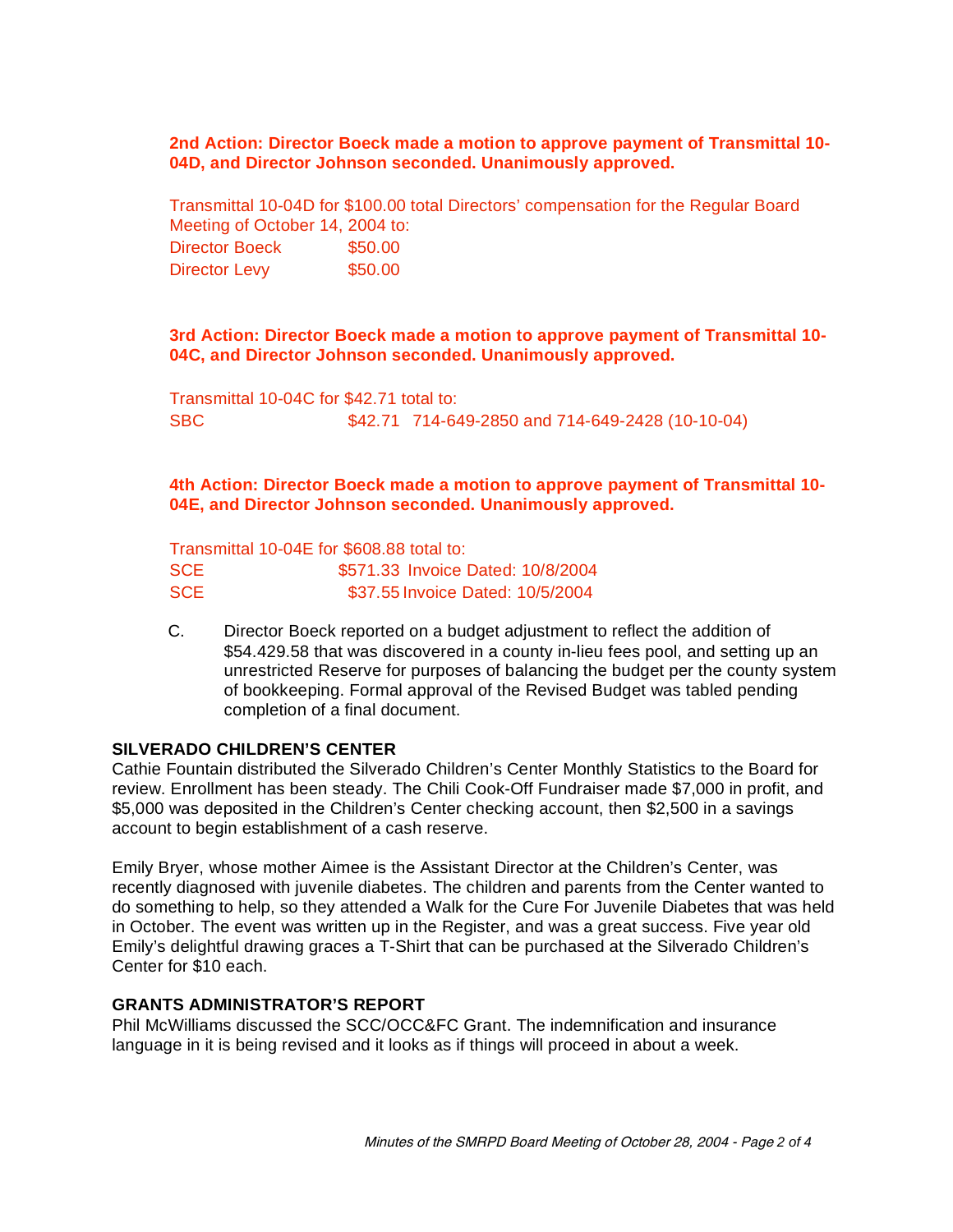He has been meeting with architect Bruce Newell about the Community Center Renovation projects. A structural engineer will be called in to evaluate the condition of the old building at Silverado.

# **CARETAKERS REPORT**

Caretakers Aaron and Cori Combs distributed the Safety and Maintenance Report and the Monthly Calendars for Silverado and Modjeska Community Centers.

The Caretakers residence front steps were repaired but may require additional work. Director Johnson mentioned that she would like to see the fence around the residence repaired.

Joan Wilson of Modjeska requested that equipment for people to clean up after their dogs be provided in Modjeska Park because of the large amount of droppings being left in the grass and play area there. Equipment and signage had actually had been installed earlier, but the sign reminding people to be responsible for their dog mess was found in the trash. It will be replaced and the Board is hopeful that a resolution can be reached without having to ban dogs entirely from the park. Aside from the noxious aspects of leaving filth where children play, it presents a very real health hazard for the little ones, and it cannot be allowed to continue.

A broken window in the outdoor men's room at Silverado Park was discussed; the cheapest bid so far for replacing the special window is \$500. Lower cost alternatives will be sought, and interim sealing with a bolted-in panel of plexiglass will be considered.

No safety incidents were reported.

#### **OTHER DISTRICT BUSINESS**

Facilities use agreement - Director Hunt received the revised contract from counsel. It was reviewed and discussed by the Board, and several minor changes/corrections were penciled in.

#### **5th Action: Director Boeck made a motion to accept the Facilities Use Agreement as modified. Director Johnson seconded. Unanimously approved.**

The Board considered an offer by Modjeska resident Ted Metzger to remove shrubbery from along the street-side fence at Modjeska Park to allow more room for parking, reduce water use, and discourage ongoing vandalism in the area now masked by the shrubs. Counsel suggested checking into worker's comp coverage. Director Hunt suggested giving the surrounding community a chance to give their input. Final consensus was that trimming the bushes to 3 to 4 feet would be better than removing them completely.

The Board discussed a written request from a resident to permit alcohol use at a private function at the Modjeska Community Center, with the User being required to obtain a \$1,000,000 liability insurance policy covering the District, as well as signing an indemnification agreement. It was then noted by Judy Myers that the grant deed for the Silverado Community Center and Park specifically forbids the use of alcohol on the premises, on pain of reversion of ownership to the Orange Unified School District. The Board decided to table a decision until all deeds were examined for restrictions, and the issue discussed further with Counsel.

Creek Week was discussed. Director Boeck asked the Board whether the District wished to be involved with it again this year. Director Johnson suggested getting a Creek Week Committee to get others interested in the event. Further discussion was tabled to the next meeting.